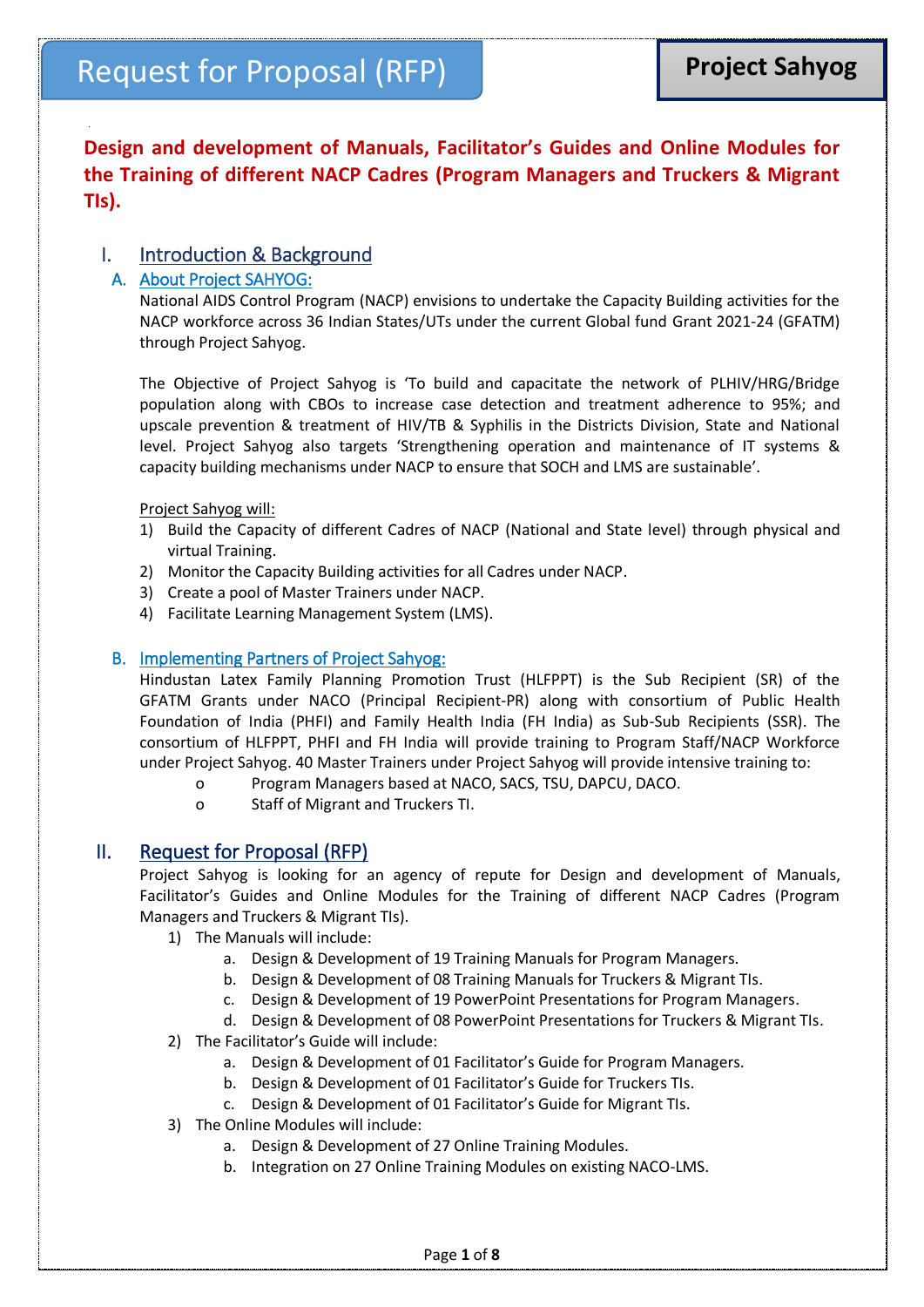c. Design & Development of 01 User Manual for Online Training on NACO-LMS.

# **Contents for all the 27 Manuals, will be provided by Project Sahyog in English language.**

Training Manuals, Facilitator Guides and Online Modules will be used for Physical/Classroom and Online trainings to the following Program Managers based at National, State Level and District Level working with National AIDS Control Program (NACP):

- 1) National AIDS Control Organization (NACO) Officials,
- 2) Project Directors (PD) and Additional Project Directors (APD) of SACS,
- 3) State AIDS Control Society (SACS) Officials,
- 4) District AIDS Control (DACO) Officers,
- 5) District AIDS Prevention & Control Unit (DAPCU) Officials,
- 6) Technical Support Unit (TSU) Officers,
- 7) Staff of Migrant and Truckers' TIs.

Interested agencies are invited to submit their detailed proposal and budget to Ms. Shweta Srivastava & Ajay Sharma HLFPPT by or before the 30<sup>th</sup> of November 2021 (17:00 Hrs. - IST). on email: [shwetas@hlfppt.org,](shwetas@hlfppt.org) [ajaysharma@hlfppt.org](mailto:ajaysharma@hlfppt.org)

The detailed proposal and budget for submission will include:

- 1) Brief Proposal (in Word format).
- 2) PowerPoint Presentation (in PowerPoint format).
- 3) Competitive Budget (in Excel format).
- 4) Links/Samples of previous work under similar nature are highly encouraged.

# **Any questions or clarifications may be sought by writing to Ms. Shweta Srivastava on email: shwetas@hlfppt.org**

# A. Scope Of Work

Project Sahyog proposes the design and development of Manuals, Facilitator's Guides and Online Modules for the Training of different NACP Cadres (Program Managers and Truckers & Migrant TIs).

- 1) Design & Development of Training Manuals:
	- o Design & Development of 19 Training Manuals for Program Managers.
	- o Design & Development of 08 Training Manuals for Truckers & Migrant TIs.
	- o The Training Manuals will be a vital document for Physical/Classroom Training of NACP Cadres across 36 Indian States/UTs.
	- o List of 19 Training Manuals to be designed and developed for Program Managers in English Language:
		- 1. Basics of HIV/AIDS,
		- 2. Public Health System, Health promotion and determinants for health,
		- 3. History of NACP,
		- 4. Structure of NACP,
		- 5. Project Management,
		- 6. Awareness and IEC,
		- 7. STI and RTI services,
		- 8. Targeted Intervention (TI) program,
		- 9. HIV counseling and testing services,
		- 10. HIV treatment and care services,
		- 11. Lab services,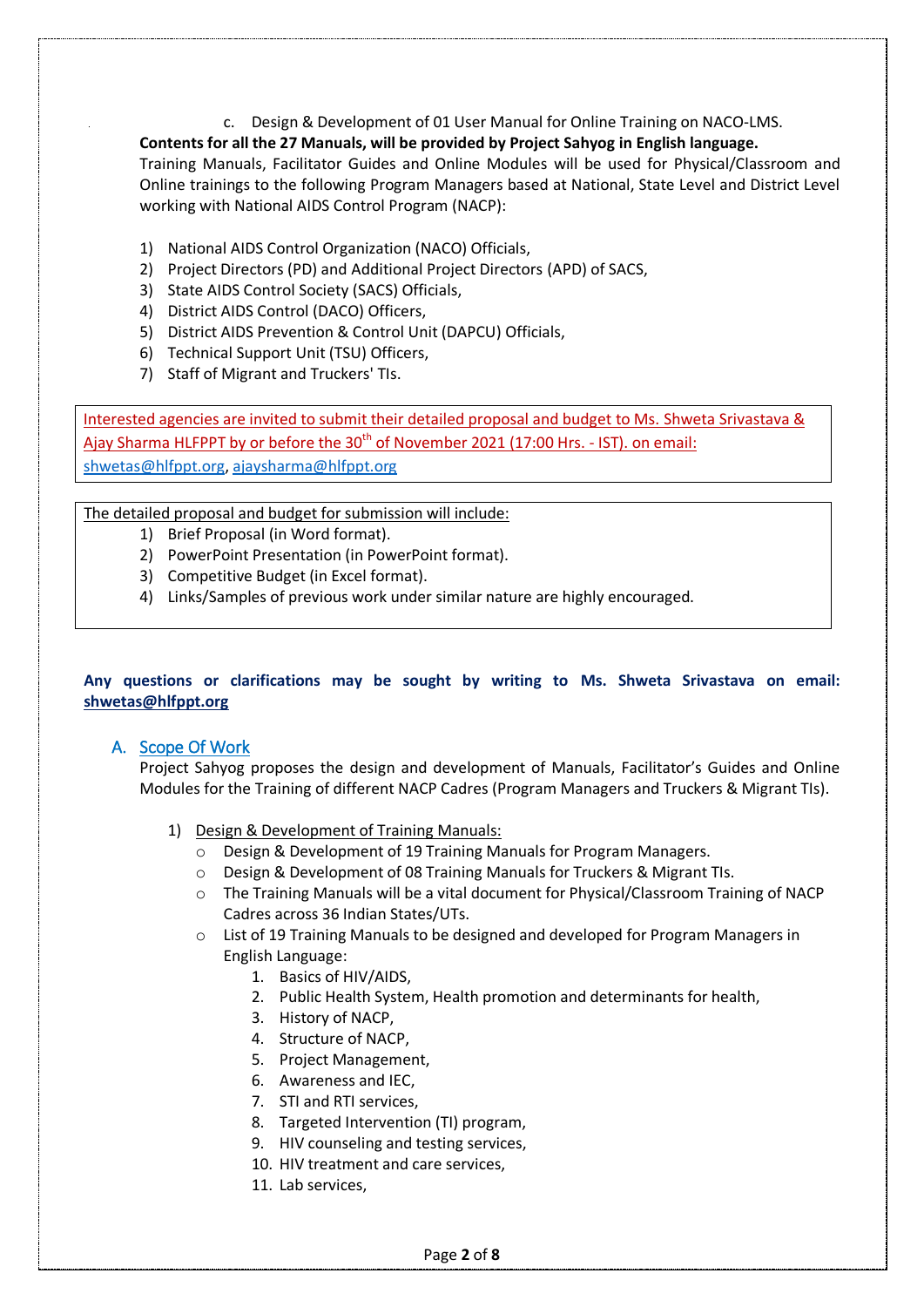- 12. Strategic information and management,
- 13. Mainstreaming and partnership,
- 14. The HIV-AIDS (Prevention and Control) Act 2017,
- 15. Community Engagement and NACP in India,
- 16. Admin, Procurement, Supply Chain Management and Human Resource,
- 17. Basic Financial System under NACP,
- 18. Role of Partners, Donors & Civil Society Organizations,
- 19. Review and supervisory mechanism at National, State and District Level.
- $\circ$  List of 08 Training Manuals to be designed and developed for Migrant & Truckers TIs in English and Hindi Language:
	- 1. Program Management Module for Migrant TIs,
	- 2. Program Management Module for Truckers TIs,
	- 3. Counseling Module for Migrant TIs,
	- 4. Counseling Module for Truckers TIs,
	- 5. Outreach Module for Migrant TIs,
	- 6. Outreach Module for Truckers TIs,
	- 7. Data Management Module for Migrant TIs,
	- 8. Data Management Module for Truckers TIs.
- 2) Design & Development of PowerPoint Presentations:
	- o Design & Development of 19 PowerPoint Presentations for Program Managers and 08 PowerPoint Presentations for Truckers & Migrant TIs. PowerPoint Presentations for Program Managers will be in English Language and Presentations for Truckers and Migrant TIs will be in English and Hindi Language.
		- 1. The Presentations will be based on the contents provided by Project Sahyog on each Manuals.
		- 2. The Presentations will be attractive, interactive, and clear to understand.
		- 3. The Presentations will have necessary pictorial representations and/or designs, wherever applicable and required.
- 3) Design & Development of 01 Facilitator's Guide for Program Managers in English Language. 01 Facilitator's Guide for Truckers TIs and 01 Facilitator's Guide for Migrant TIs in English and Hindi Language.
	- o The Facilitators guide will cover the following:
		- 1. Acronyms and Abbreviations
		- 2. Content of the Guide
		- 3. Introduction/Background of the Project
		- 4. Forward, Messages from Key Functionaries, Acknowledgement
		- 5. Operational & Standard Definitions
		- 6. Agenda, Planning for organizing the trainings, Logistical arrangements
		- 7. Session wise Introduction, Objectives, Facilitation process, Activities, Duration, Materials required, Methodology, Discussion points and Summary
		- 8. Engagement of participants
		- 9. Thematic exercises and interactive activities
		- 10. Pre-test and Post-test tools and method of analysis
		- 11. Feedback forms and mechanism
		- 12. Monitoring tools and methods
- 4) Design & Development of 27 Online Training Modules.
	- o The Online Modules development will include: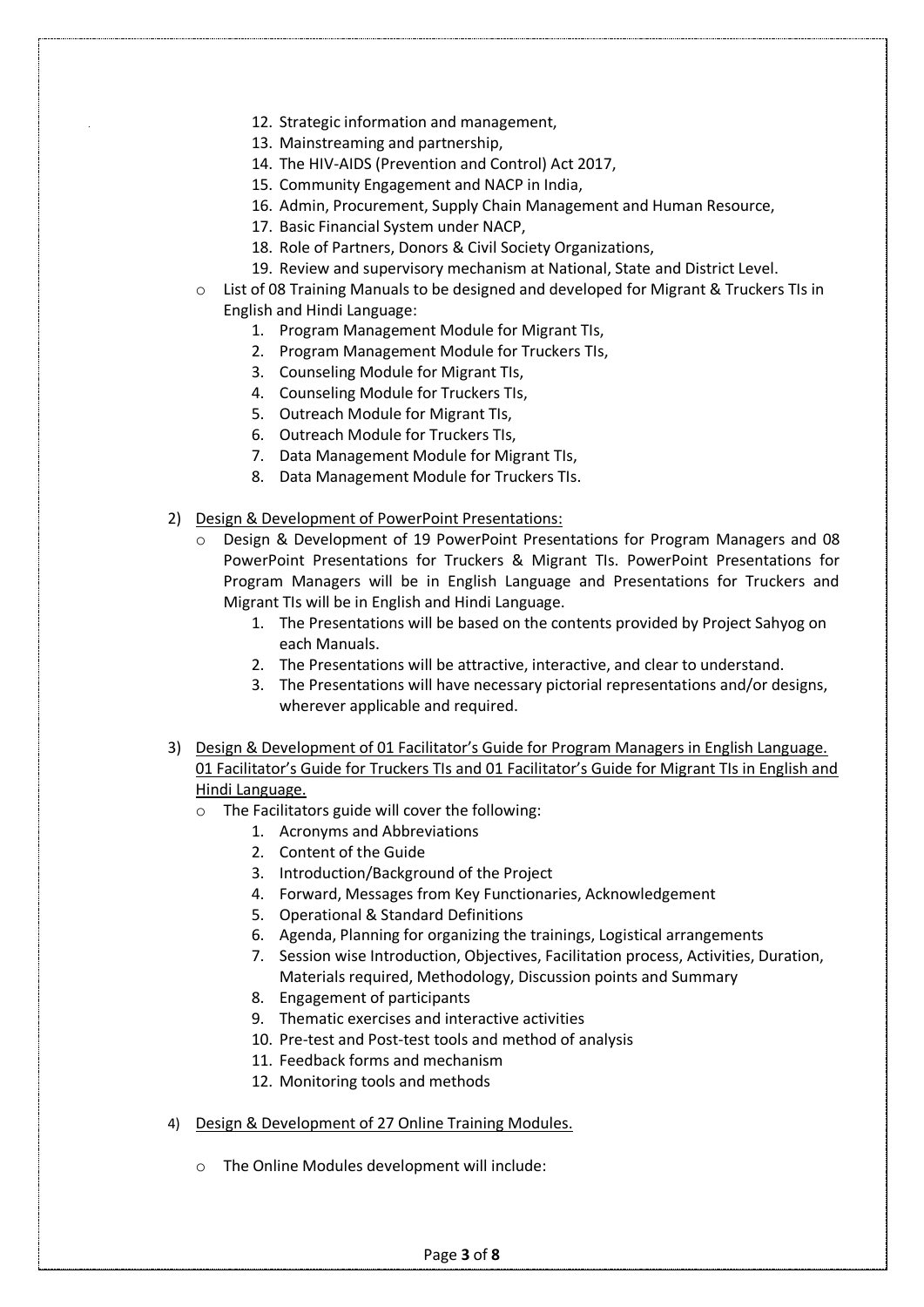- 1. Self-paced e-Learning course with 30-50 minutes duration
- 2. The virtual content will include interactive slides, a participant guide, a facilitator's guide, and professional voice-over.
- 3. The content will be developed in English and later translated to Hindi languages as demand be.
- 4. Analysis, Designing and Storyboarding
- 5. Repurpose course content- develop graphics/audio production, assessments, and reference material
- 6. Authoring/Programming
- 7. QA Testing
- 8. Pre and Post assessment
- 9. Online data monitoring and recording
- 10. Project Management and Pilot
- 11. The contents are expected to be downloadable for offline use.
- 12. The e-Learning modules should be adaptable to desktop, laptop, and mobile/smartphone accessibility (both on Android and IOS Platforms).
- 13. Integration on 27 Online Training Modules on existing NACO-LMS.
- 14. Handover all the administration rights to NACO for all the training materials developed.
- 15. Provide back-end support for at least 06 months after modules are rolled out.
- 16. Design & Development of 01 User Manual for Online Training on NACO-LMS.

Other training resources developed by NACO can be used for wider reference. Handling of creative ideas will be done by the agency. **Vetting of the technical content will be the responsibility of Project Sahyog and NACO.**

## B. Criteria for Evaluation

Proposals will be assessed in the following order of importance:

| SI. | <b>Evaluation Criteria</b>                                                                                                                                     | Weightage |
|-----|----------------------------------------------------------------------------------------------------------------------------------------------------------------|-----------|
|     | Organizational background along with team structure and profile                                                                                                | 20%       |
|     | Experience of similar work (development of digital modules on public<br>health) Please share 2 to 3 samples electronically of past work/similar<br>assignments | 40%       |
|     | Creative ideas being proposed                                                                                                                                  | 20%       |
|     | Detailed Budget with estimated inputs costs                                                                                                                    | 20%       |

- Team structure, team profile who will be assigned to this project.
- Team Leader to be indicated with credentials
- Names of clients with whom similar work has been undertaken in the recent past, with contact details
- The total budget should be provided to Project Sahyog with all estimated input costs detailed clearly in a separate excel sheet.
- The budget amount needs to be included in the table linked to the payment milestones.

## **Payment milestones\***

| <b>Particular</b>                                                       | Date         | Price |
|-------------------------------------------------------------------------|--------------|-------|
| Design & Development of 19 Training Manuals for Program Managers.       | January 2022 |       |
| Design & Development of 08 Training Manuals for Truckers & Migrant TIs. | April 2022   |       |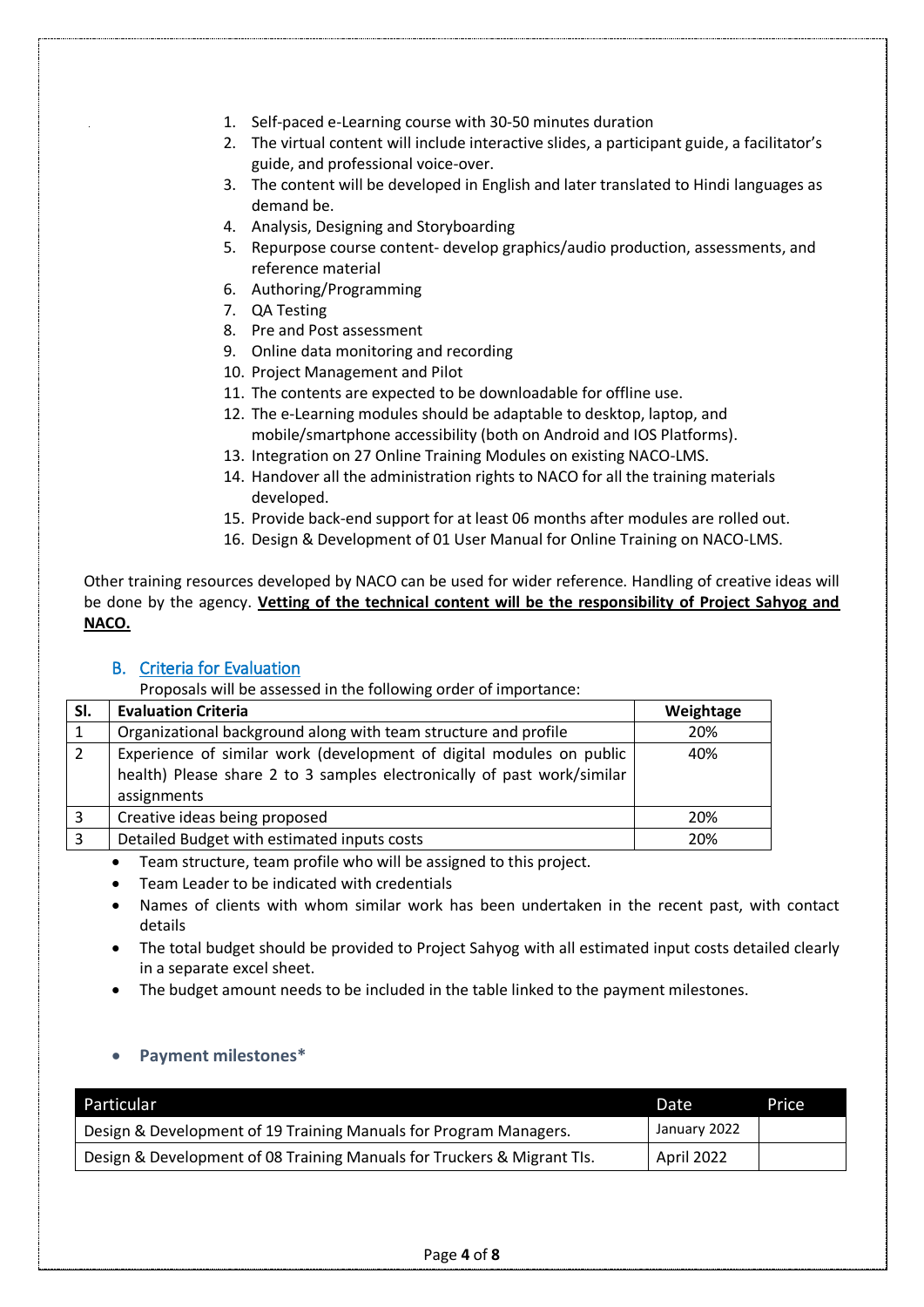| Design & Development of 19 PowerPoint Presentations for Program Managers.          | January 2022 |
|------------------------------------------------------------------------------------|--------------|
| Design & Development of 08 PowerPoint Presentations for Truckers & Migrant<br>TIs. | April 2022   |
| Design & Development of 01 Facilitator's Guide for Program Managers.               | January 2022 |
| Design & Development of 01 Facilitator's Guide for Truckers TIs.                   | April 2022   |
| Design & Development of 01 Facilitator's Guide for Migrant TIs.                    | April 2022   |
| Design & Development of 27 Online Training Modules.                                | June 2022    |
| Integration on 27 Online Training Modules on existing NACO-LMS.                    | August 2022  |
| Design & Development of 01 User Manual for Online Training on NACO-LMS.            | August 2022  |

## C. Payments and other Logistics

#### **A. Payments**

- All payments are linked with key deliverables.
- The deliverables will be submitted to Project Sahyog and to NACO.
- Once the deliverable is approved, the agency can raise an invoice for the amount linked to that deliverable.
- The Agency will need to complete the assignment within the stated timeframe. In case of substantial change in the scope of work, based on agreement, timelines will be revised.

#### **B. Travel**

All travel expenses related to the assignment should be borne by the Agency/Organization and should be included in the budget cap.

#### **C. Finalization of the Manuals, Guides and Online Modules**

- All the Training Manuals, Facilitators Guides and Online Modules will be finalized by the Consortium (HLFPPT, PHFI and FH India) and NACO. The Agency is expected to have meetings at New Delhi NACO Office on a regular basis/as and when required for discussions, inputs, corrections, and demonstrations. Based on the feedbacks from Consortium and NACO, the Agency will be expected to present the Draft Versions and Amended Versions for further verifications and review.

### D. Terms & Conditions

Agencies are responsible for review of the terms and conditions described below. If relevant, particular attention should be paid to clauses regarding marking and branding requirements and equipment and commodity purchases.

#### E. Confidentiality

During this agreement, the parties may make available to each other certain confidential or proprietary information, or one party may otherwise learn of confidential or proprietary information belonging to the other party. All parties shall respect the confidentiality of information expressly provided by each of them as "confidential", "restricted", or "in confidence" and identified as such in writing. The parties shall hold in strictest confidence any of the other party's confidential or proprietary information and not disclose such information to any third party without first obtaining the written consent of the other party.

#### F. Withdrawals of Proposal

Agencies may withdraw quotations by written notice via email received at any time before award. Quotations may be withdrawn in person by an agency or his/her authorized representative if the representative's identity is made known and the representative signs a receipt for the proposal before award.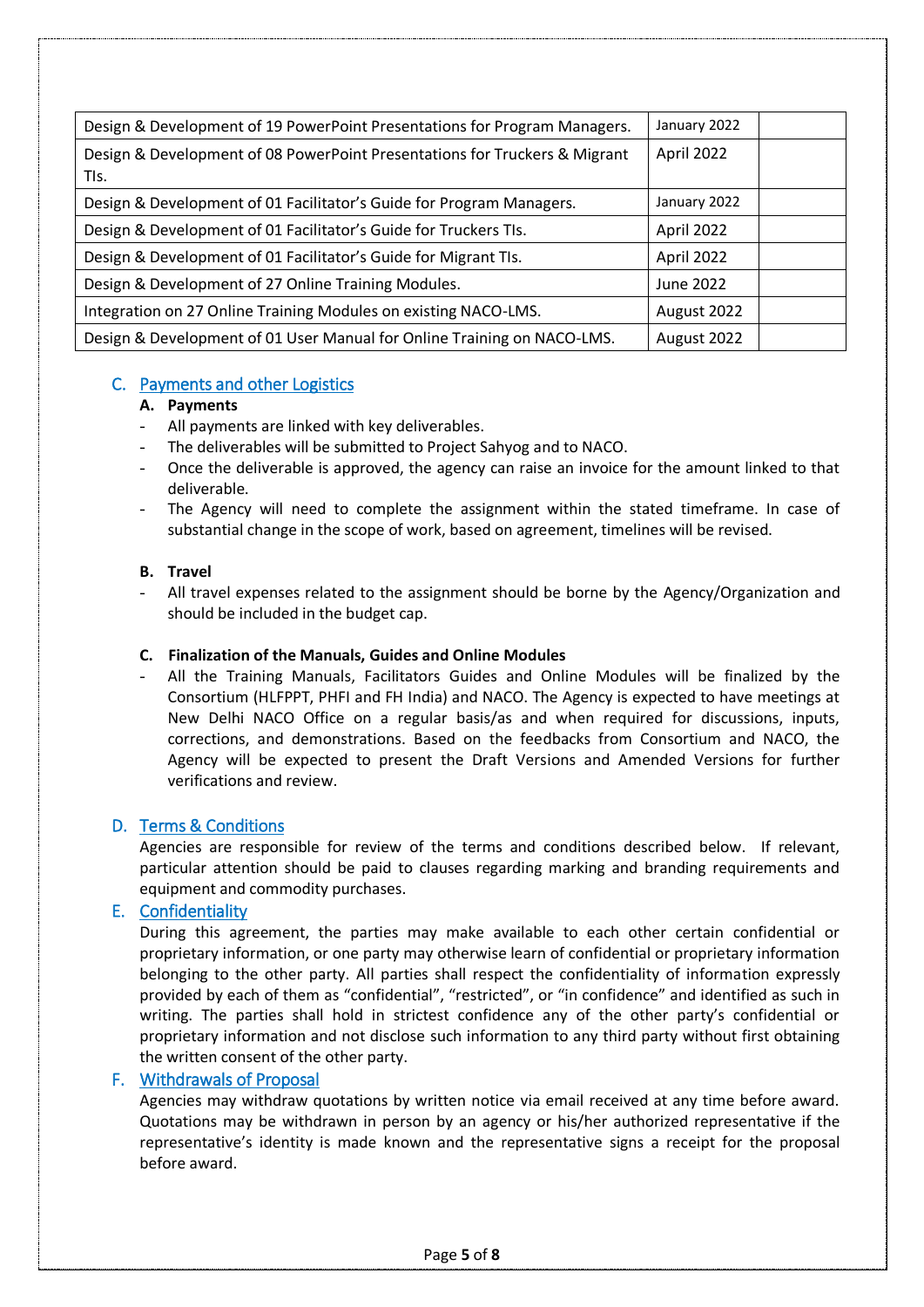## G. Rights to Select/Reject

Project Sahyog (Consortium of HLFPPT, PHFI and FH India) reserves the right to select and negotiate with those agencies it determines, in its sole discretion, to be qualified for competitive proposals and to terminate negotiations without incurring any liability. Project Sahyog also reserves the right to reject any or all proposals received without explanation.

Project Sahyog reserves the right to appoint multiple agencies numbering more than one, if the situation so warrants, to carry out the project and hence the applicant should understand that the awarded contract may not be on exclusive basis.

#### H. Discussions and Awards

Project Sahyog (Consortium of HLFPPT, PHFI and FH India) reserves the right to seek clarifications, enter discussions or negotiations, or to make award on initial submissions without discussions or negotiations of any kind. Project Sahyog reserves the right to exclude from further consideration any proposal at any time, including after discussions or negotiations have been entered.

#### I. Offer Verification

Project Sahyog (Consortium of HLFPPT, PHFI and FH India) may contact agencies to confirm contact person, address, bid amount and to confirm that the bid was submitted for this solicitation.

### J. False Statements in Offer

Agencies must provide full, accurate and complete information as required by this solicitation and its attachments. At any time, Project Sahyog (Consortium of HLFPPT, PHFI and FH India) determines that an offeror has provided false statements in the proposal, Project Sahyog may reject the proposal without further consideration.

#### K. Reserved Rights

All RFP responses become the property of Project Sahyog, which reserves the right in its sole discretion to:

- Disqualify any offer based on Agencies failure to follow solicitation instructions.
- Waive any deviations by Agencies from the requirements of this solicitation that in opinion are considered not to be material defects requiring rejection or disqualification; or where such a waiver will promote increased competition.
- Extend the time for submission of all RFP responses after notification to all Agencies.
- Terminate or modify the RFP process at any time and re-issue the RFP to whomever deems appropriate.
- Issue an award based on the initial evaluation of Agencies without discussion.
- Award only part of the activities in the solicitation or issue multiple awards based on solicitation activities.

## L. Disclaimer

This RFP identifies a business opportunity for the successful Agency to provide their services for the Project Sahyog (Consortium of HLFPPT, PHFI and FH India). The purpose of this RFP is to select Agency with the capability and experience to efficiently and cost effectively satisfy and deliver all the requirements described in this RFP. Project Sahyog reserves the right to accept\reject\select one or more Agency and to annul the bidding process any or all bids at any time prior to award of contract without thereby incurring any liability to the affected parties. Project Sahyog reserves the right to request additional information from prospective Agencies and reject any or all bids that do not meet the specifications, or when considered to be in the best interest of the agency and/or the people it serves.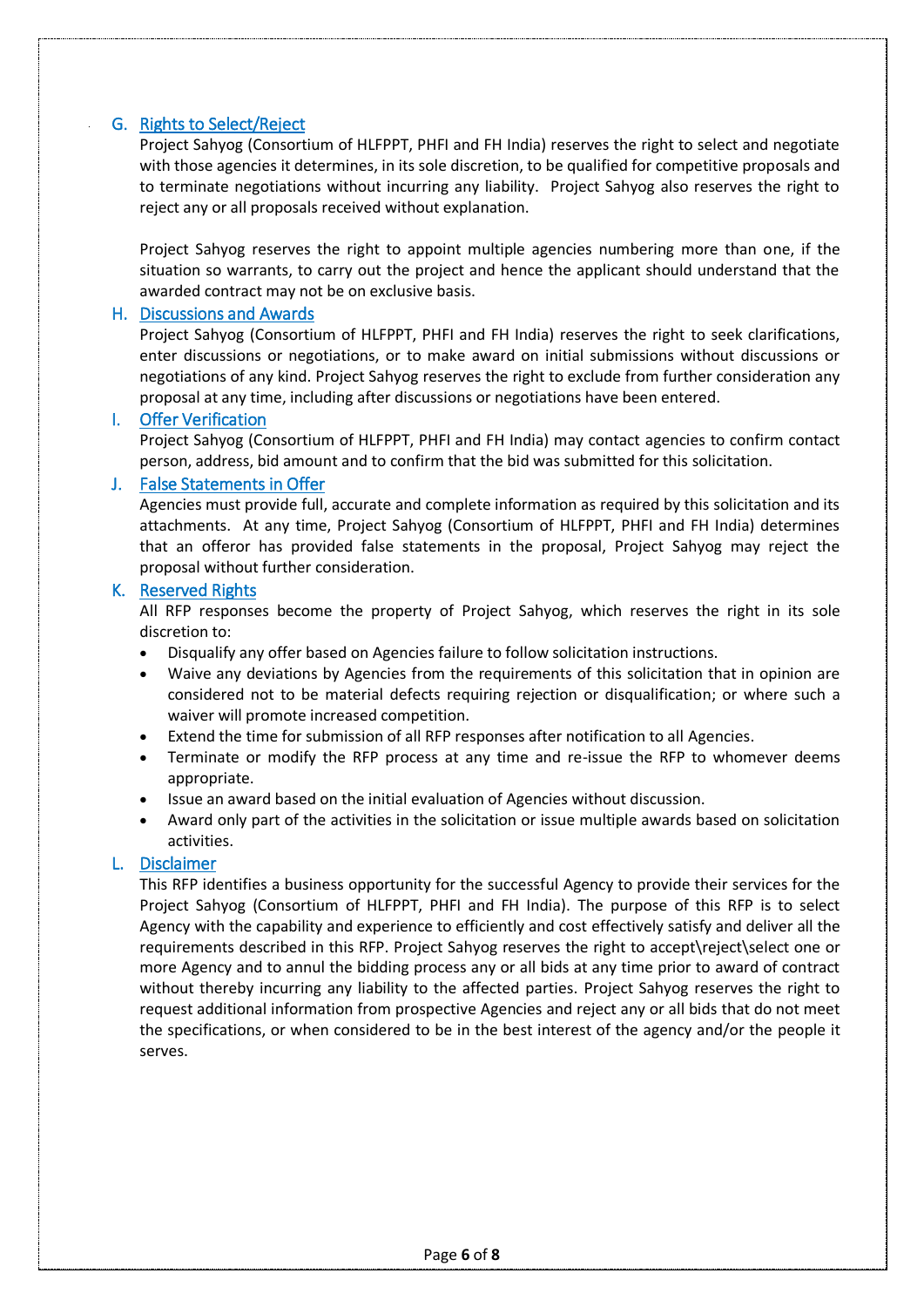# **Proposed Format for Submission of Technical Bids**

## **Organization Profile:**

- **1) Profile:**
	- a) Organization Name
	- b) Contact Details of Key Representative
	- c) Address of organization
	- d) Telephone
	- e) Email
	- f) Website
- **2) What is the organizations mission?**
- **3) What year was the organization established?**
- **4) Place of organization registration/incorporation** 
	- a) **Country**
	- b) **Incorporation/registration date**
	- c) **Incorporation/registration number**
- **5) Total number of staff members in the organization, including the key personnel who will be in the assignment.**
- **6) Describe the major projects implemented by organization over last two (02) years (not more than three projects), preferably on the topic of Health and/or HIV/AIDS and/or with any Government Agencies.**

Project 01

- a) Title
- b) Goal/objective
- c) Location
- d) Time period
- e) Funder
- f) Amount

## Project 02

- a) Title
- b) Goal/objective
- c) Location
- d) Time period
- e) Funder
- f) Amount

## Project 03

- a) Title
- b) Goal/objective
- c) Location
- d) Time period